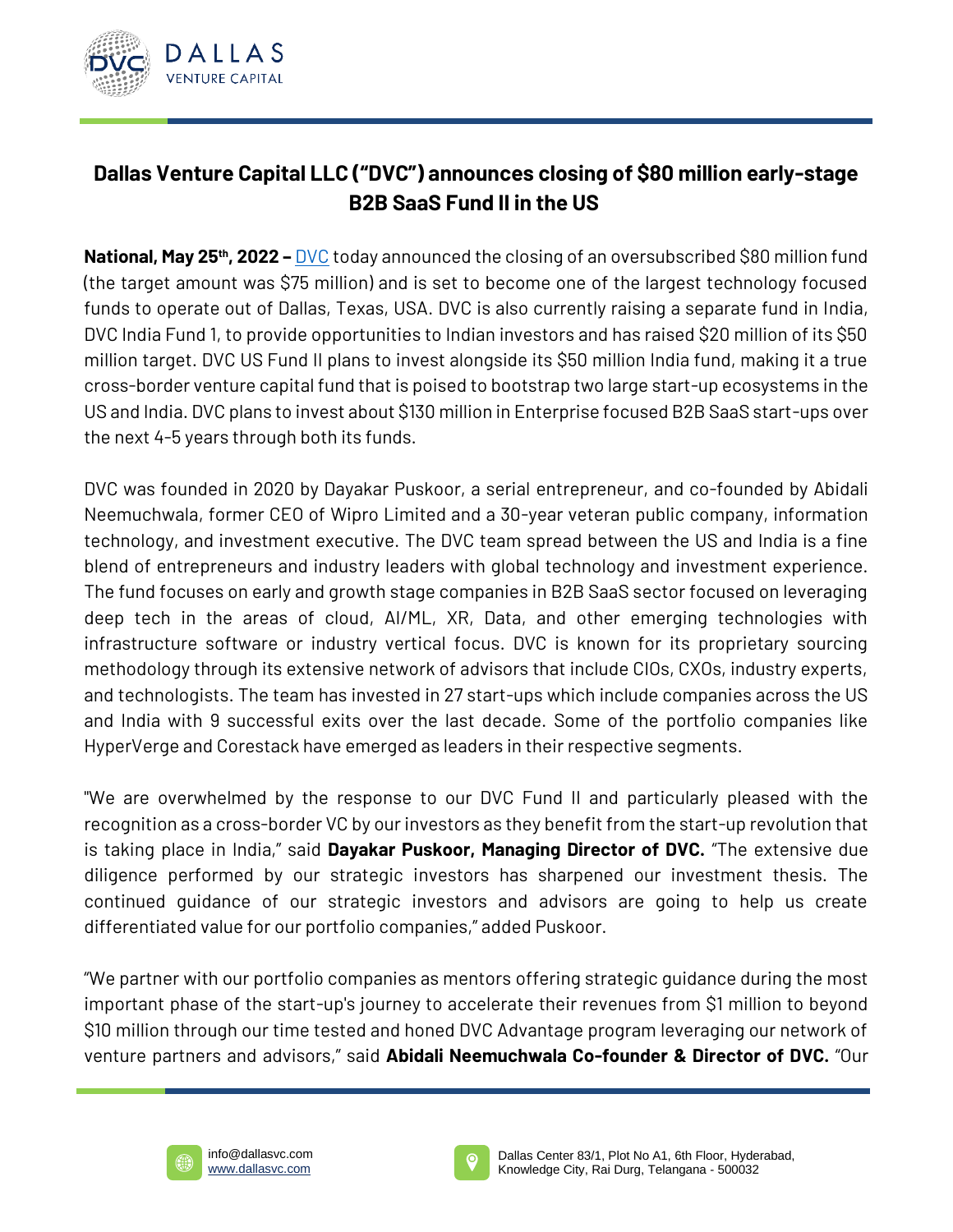

experience and familiarity with both US and India enable us to bring exceptional operational and growth strategies to our portfolio companies," added Neemuchwala.

"The completion of fundraise of US Fund II, which is a co-investing partner for DVC India Fund, is a significant milestone in DVC's journey. We are confident that both the funds, which are truly cross border in nature, will emerge as significant contributors to the growth of Indian SaaS start-ups," said **Shyam Penumaka, Partner at DVC**. "Currently, the focus of DVC India Fund is on raising the remaining capital from institutional investors, family offices, and high net worth individuals keen on participating in the flourishing Indian deep technology B2B SaaS sector," added Penumaka.

DVC has begun deploying its fund and has already invested in four start-ups, as announced earlier – Lucy.ai, Rollick, Citylitics, and Disprz. DVC has a healthy pipeline of companies and plans to, on average, invest in one company per quarter for a total of approximately 20-25 companies over the next 4-5 years. DVC's typical investment stage is post-product market fit, and its initial capital is focused on enabling the start-ups to scale through its DVC Advantage Program. DVC India Fund has made investments in the Enterprise skilling start-up, Disprz, and Anti-Money Laundering (AML) start-up, IntelleWings.

The DVC Advantage is focused on start-up companies' needs in multiple areas such as product & technology strategy, executive mentorship, corporate governance, business development, and talent acquisition. DVC is committed to helping portfolio companies transform their growth journey by providing strategic guidance across product, domain, strategy, customer success and growth, or financial specific matters.

"DVC comes with a mindset to be very helpful to the founders from day one. The level of intent they have shown in using their network to help us land logos in the US is very comforting for the founders. I would highly recommend DVC for an early stage founder who wants to go west from the east," said **Subbu Vishwanathan, Co-Founder & CEO, Disprz,** an enterprise skilling start-up with investment from both DVC India Fund and DVC US Fund II.

## **About Dallas Venture Capital**

DVC is a Dallas TX, US and Hyderabad, India based venture capital firm investing in cloud infrastructure, B2B SaaS, AI/ML, mobile, XR and other emerging technologies. In addition to providing capital and financing needs, our investment philosophy centers around guiding business development, product, and technology strategy for our portfolio companies through the 'DVC